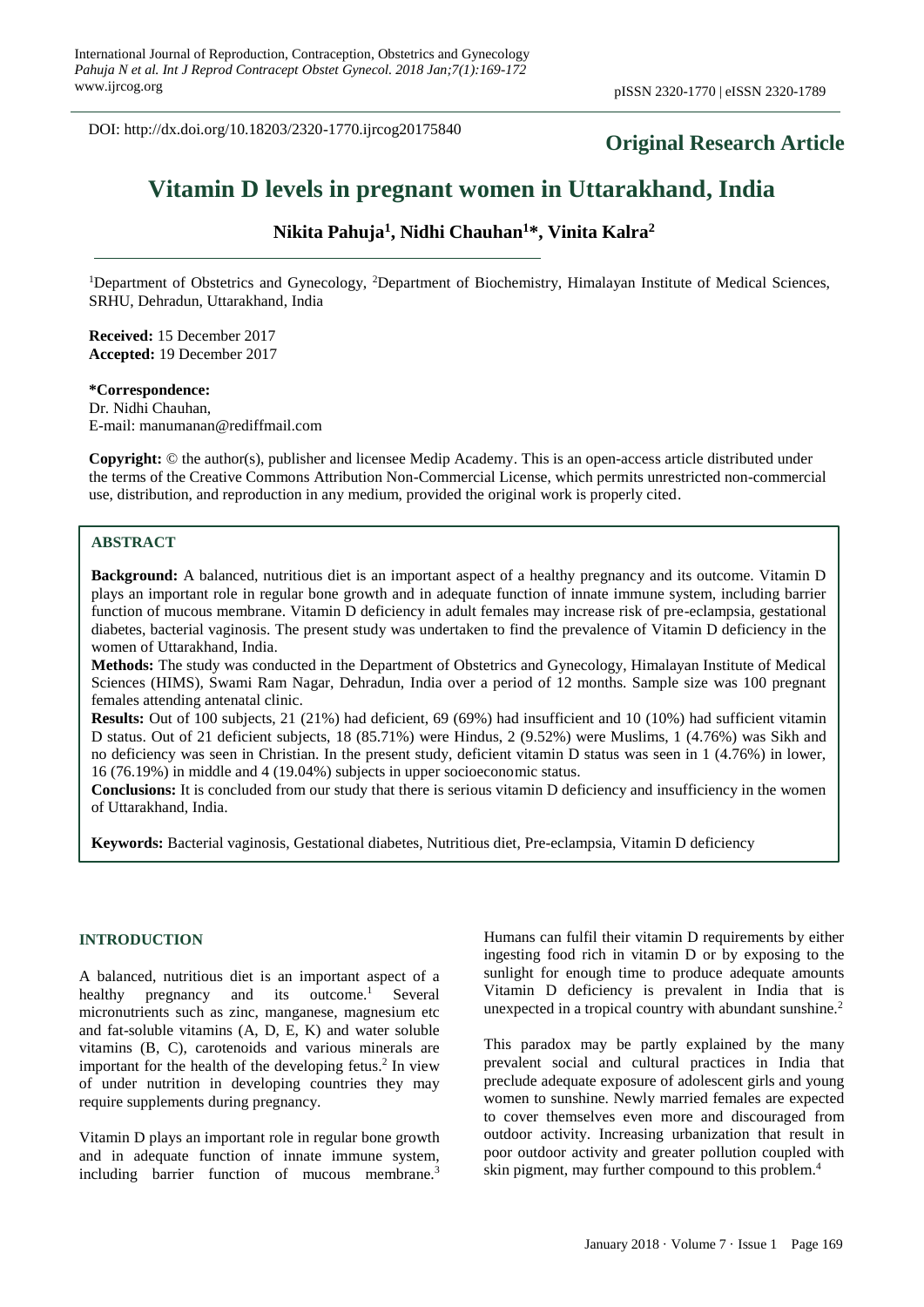Even for young girls restriction of outdoor activities, confinement at home, pardah system more in certain ethnic groups may restrict supply of vitamin D. Due to poverty, non availability of non vegetarian food and due to social and religious compulsions there may not be adequate intake of vitamin D and lack of exposure of these women to sunshine may further lead to serious vitamin D deficiency.

Vitamin D deficiency in adult females may increase risk of pre-eclampsia, gestational diabetes, bacterial vaginosis.<sup>5</sup> Various malpresentation, cephalo-pelvic disproportion and difficult deliveries increases the risk of caesarean section. It may also increase the risk of fetal hypovitaminosis D, neonatal rickets and tetany, lower respiratory tract infections, low birth weight, the largest cause of infant mortality in India.<sup>6</sup> This study was undertaken to study the vitamin D levels in antenatal women.

# **METHODS**

The study was conducted in the Department of Obstetric and Gynecology, Himalayan Institute of Medical Sciences (HIMS), Swami Ram Nagar, Dehradun, over a period of 12 months after obtaining written informed consent and ethical clearance certificate from the institute.

It was a Observational, cross sectional study. Considering the prevalence of vitamin D deficiency among women in India to be 80% (57) with an allowable error of 10% sample size calculated was 100 (100% enumeration during the study period) convenient sampling. Sample size was 100 pregnant females attending antenatal clinic.

All pregnant subjects presenting to the Obstetrics and Gynaecology department. Subjects were selected from antenatal clinic OPD, HIMS, Dehradun.

# *Inclusion criteria*

- All pregnant women between 12 weeks to 24 weeks.
- Less than 30 years of age.

#### *Exclusion criteria*

- All high risk pregnancies including
- pre-eclampsia, diabetes mellitus, anemia, twin pregnancy, HIV positive, HBsAg positive, jaundice, heart disease, history of seizures
- gravida 5 or more
- on category  $C$ ,  $D$  and  $X$  drugs
- bad obstetric history.

#### *Study tool*

Structured study instruments (questionnaires/ formats/ subject proformas and investigations) were developed used to generate data for the study. Specific investigations were done as applicable.

Serum 25 hydroxy vitamin D estimation was done by the ELISA technique using kit obtained from DRG and readings were taken by Mind ray MR-96A microplate reader. Kit specified range is:

Serum Alkaline phosphatase, Serum Calcium, Serum Phosphorous estimation were done on the unicel DXC 800 clinical chemistry analyser using protocols as prescribed by the manufacturer Beckman coulter (India) private Ltd.

# **RESULTS**

Out of 100 subjects, 21 (21%) had deficient, 69 (69%) had insufficient and 10 (10%) had sufficient vitamin D status with mean  $25(OH)D$  levels  $7.21 \pm 1.82,17.25 \pm 4.43$ , 41.85±7.70 (Table 1).

# **Table 1: Distribution of subjects according to vitamin D status.**

|               | No. of<br><b>patients</b> | $25 \, (OH)$ D level<br>$mean \pm sd$                            |
|---------------|---------------------------|------------------------------------------------------------------|
| Deficiency    | 21(21%)                   | $7.21 \pm 1.82$                                                  |
| Insufficiency | 69 (69%)                  | $17.25 \pm 4.43$                                                 |
| Sufficiency   | $10(10\%)$                | $41.85 \pm 7.70$                                                 |
|               |                           | Deficiency = $<$ 10, insufficiency = 10-29, sufficiency = 30-100 |

Out of 21 deficient subjects, 18 (85.71%) were Hindus, 2(9.52%) were Muslims, 1 (4.76%) was Sikh and no deficiency was seen in Christian. 69 subjects with insufficient vitamin D status, 56 (81.15%) were Hindus, 9 (13.04%) were Muslims, 3 (4.34%) were Sikh and 1 (1.44%) was Christian. All the subjects with sufficient vitamin D status were Hindus (Table 2).

#### **Table 2: Distribution of subjects according to vitamin D status and religion.**

| <b>Religion</b> | <b>Deficiency</b> | <b>Insufficiency</b> | <b>Sufficiency</b> |
|-----------------|-------------------|----------------------|--------------------|
|                 | $(n=21)$          | $(n=69)$             | $(n=10)$           |
| Hindu           | 18 (85.71%)       | 56 (81.15%)          | $10(100\%)$        |
| Muslim          | $2(9.52\%)$       | $9(13.04\%)$         | $\left( \right)$   |
| Sikh            | 1(4.76%)          | $3(4.34\%)$          | $\left( \right)$   |
| Christian       | $^{(1)}$          | $1(1.44\%)$          | $\mathbf{\Omega}$  |

In the present study, deficient vitamin D status was seen in 1 (4.76%) in lower, 16 (76.19%) in middle and 4 (19.04%) subjects in upper socioeconomic status. Insufficient status of vitamin D was seen in 6 (8.69%) of lower, 54 (78.26%) of middle and 9 (13.04%) subjects of upper socioeconomic status.

Sufficient vitamin D status was seen in 1 (10%) of lower, 8 (80%) of middle and 1 (10%) subject of upper socioeconomic status (Table 3).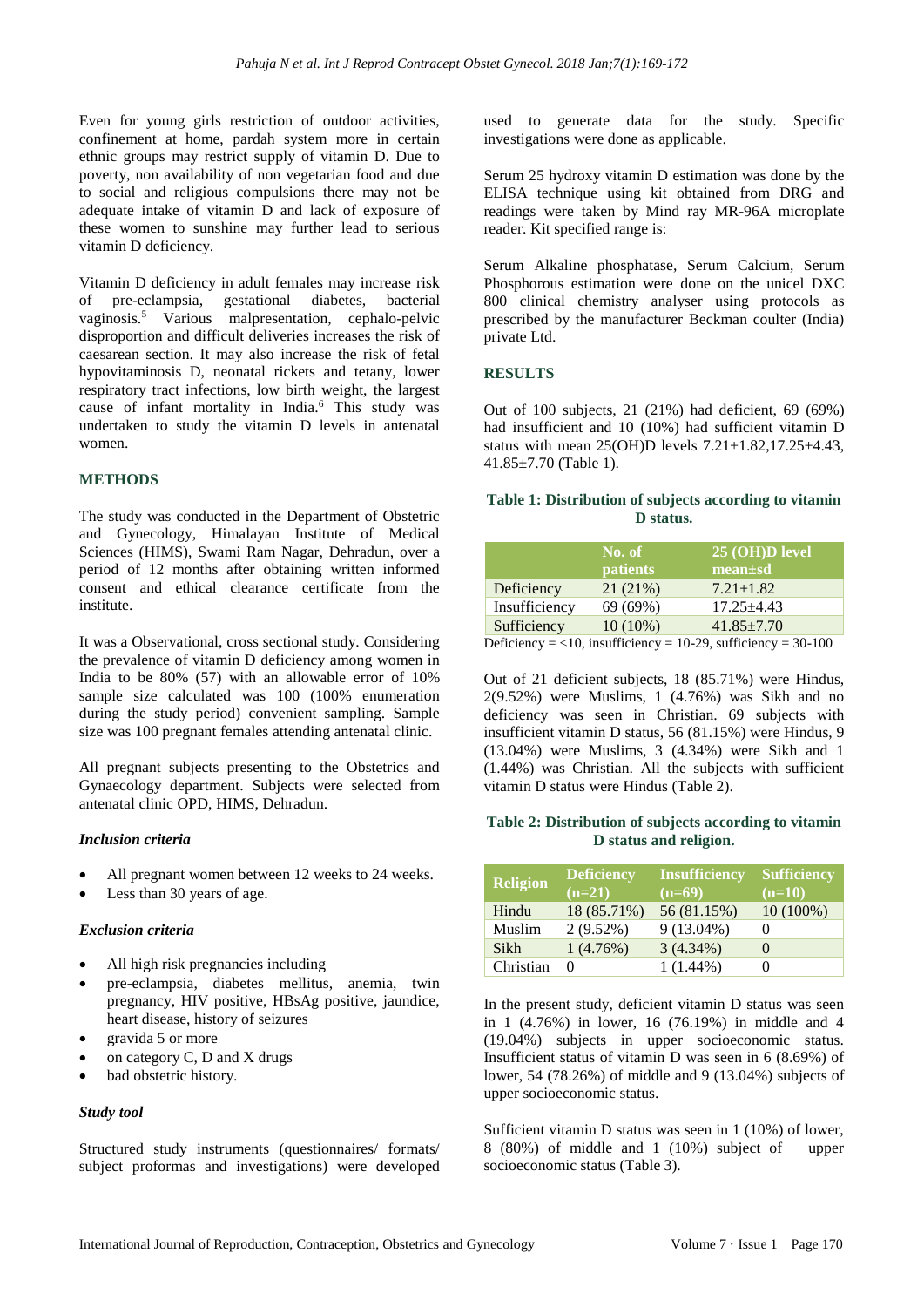| SE.           | <b>Deficiency</b> | Insufficiency | Sufficiency |
|---------------|-------------------|---------------|-------------|
| <b>status</b> | $(n=21)$          | $(n=69)$      | $(n=10)$    |
| Lower         | 1(4.76%)          | 6(8.69%)      | $1(10\%)$   |
| Middle        | 16 (76.19%)       | 54 (78.26%)   | $8(80\%)$   |
| Upper         | $4(19.04\%)$      | $9(13.04\%)$  | $1(10\%)$   |

#### **Table 3: Distribution of subjects according to vitamin D status and socioeconomic status.**

In this study, deficient vitamin D status was seen in 9 (42.85%) primigravida and 12 (57.14%) multigravida. Insufficient vitamin D status was seen in 34 (49.27%) primi gravida and 35 (50.72%) multigravida. Sufficient vitamin D status was seen in 6 (60%) primigravida and 4  $(40\%)$  multigravida. p value was  $0.670$  ( $>0.05$ ) which was statistically not significant (Table 4).

#### **Table 4: Distribution of subjects according to vitamin D status and parity.**

| <b>Parity</b>                   | Deficiency  <br>$(n=21)$ | <b>Insufficiency</b><br>$(n=69)$ | <b>Sufficiency</b><br>$(n=10)$ |
|---------------------------------|--------------------------|----------------------------------|--------------------------------|
| Primigravida                    | 9(42.85%)                | 34 (49.27%)                      | $6(60\%)$                      |
| Multigravida                    | 12 (57.14%) 35 (50.72%)  |                                  | $4(40\%)$                      |
| Chi square = 0.8; $p = 0.670$ . |                          |                                  |                                |

In the current study, deficient vitamin D status was seen in 1 (4.76%) fair, 17 (80.95%) wheatish and 3 (14.28%) dark individuals. Insufficient vitamin D status was seen in 3 (4.34%) fair, 60 (86.95%) wheatish, and 6 (8.69%) dark individuals. Sufficient vitamin D status was seen in 1 (10%) fair, 9 (90%) wheatish subjects. None of the dark subjects had sufficient vitamin D status (Table 5).

# **Table 5: Distribution of subjects according vitamin D status and complexion.**

| <b>Complexion</b> | <b>Deficiency</b><br>$(n=21)$ | <b>Insufficiency</b><br>$(n=69)$ | <b>Sufficiency</b><br>$(n=10)$ |
|-------------------|-------------------------------|----------------------------------|--------------------------------|
| Fair              | 1(4.76%)                      | $3(4.34\%)$                      | $1(10\%)$                      |
| Wheatish          | 17 (80.95%)                   | 60 (86.95%)                      | $9(90\%)$                      |
| Dark              | $3(14.28\%)$                  | $6(8.69\%)$                      |                                |

# **DISCUSSION**

One Hundred pregnant subjects presenting to the antenatal OPD between 12-24 weeks, less than 30 years of age without any known complications were included and subjected to clinical evaluation and investigations. Prevalence of vitamin D deficiency and insufficiency in Uttarakhand and its association with maternal outcome was studied.

In present study, prevalence of severe vitamin D deficiency in between 12-24 weeks was 21%, and that of vitamin D insufficiency was 69% and overall prevalence of vitamin D deficiency was 90%. Sufficient vitamin D levels were seen in 10% of the patients. Similar results were reported by Sachan et al showing overall prevalence of vitamin D deficiency in pregnant women as 84.3% and 84% in urban and rural population in northern India.<sup>7</sup> An extensive study of existing literature reveals widespread variation in prevalence of vitamin D status of pregnant women, in range of environment all over the world in second trimester was 44.9% in African American and 2% in whites in USA, 50.6% in Ireland, 83.5% in turkey, 80.5% in Australia and 74.1% in India.<sup>8</sup>

Variation in these studies is due to inadequate skin synthesis and supplementation. Sunlight exposure promotes vitamin D synthesis and given the number of days the sun shines in South Asia, one would expect the region to be free from vitamin D deficiency. Unfortunately, there is high prevalence of vitamin D deficiency due to lack of proper diet, poor calcium intake, social customs like Burqa and the Purdah system in Muslims and remaining confined to the four walls of primitive housing that deprives the elderly, children and female population of the benefit of the sunshine.<sup>9</sup>

In the current study, deficient vitamin D status in Hindus was 85.71%, Muslim was 9.52% and 4.76% in Sikh. Insufficient vitamin D levels were found in 81.15% in Hindu population, 13.04% in Muslims, 4.34% in Sikh and 1.44% in Christian.

The overall prevalence of deficient and insufficient vitamin D status among Hindus were 74/84 (88.09%) and Muslims were 11/11 (100%).

Current results were consistent with the study by Siddiqui and Rai who found that in Northern Pakistan where sunlight was available in abundance, rickets was a common problem in infants and children. They attributed the hypovitaminosis D to malnutrition, lack of awareness and antenatal factor.<sup>10</sup>

In the current study, vitamin D deficiency is highest in middle socioeconomic status which is 76.19%, 19.04% in upper socioeconomic status and 4.76% in lower socioeconomic status. Vitamin D insufficiency middle, upper and lower socioeconomic status is 78.26%, 13.04% and 8.69% respectively.

A similar study by Atiq et al found lower vitamin D levels in mothers and infants of upper socioeconomic status. This is because women of upper and middle socioeconomic status mostly prefer to live indoors and have reduced exposure to direct sunlight.<sup>11</sup>

While Andiran et al found vitamin D deficiency in lower socioeconomic class. The explanation could lie in prolonged deficiency of dietary calcium intake because of expensive nature of milk and milk products.<sup>12</sup>

In the present study, deficient vitamin D levels in primigravida was 42.85% and multigravida was 57.14%. The prevalence of insufficient vitamin D levels in primigravida subjects was 49.27% and 50.72% in